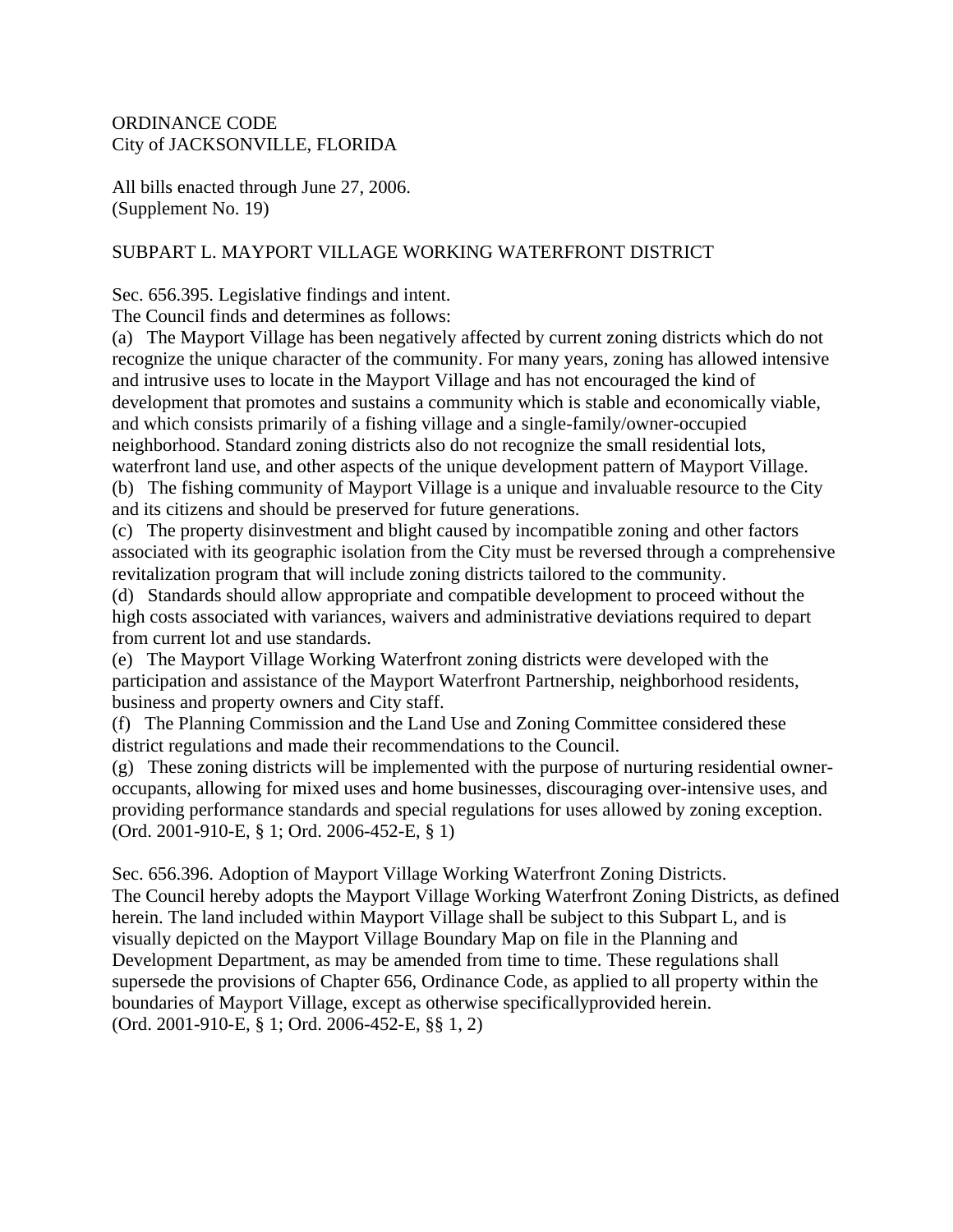Sec. 656.397. Mayport Village Working Waterfront Zoning Districts.

Mayport Village Working Waterfront Zoning Districts include the following:

I. *Mayport Village Commercial (CCG-2-M) District.*

(a) *Permitted uses and structures*.

(1) All uses and structures that were legally conforming and/or legally nonconforming and lawfully permitted at the time of the adoption of these working waterfront regulations.

(2) Retail outlets for sale of food and drugs, wearing apparel, toys, sundries and notions, books and stationary, leather goods and luggage, jewelry (including watch repair), art, cameras or photographic supplies (including camera repair), sporting goods, hobby shops, musical instruments, florists or shops, delicatessens, bakeries (but not wholesale bakeries), antiques (including antique furniture), and bait and tackle shops.

(3) Service establishments such as barber or beauty shops, shoe repair shops, restaurants with no drive-through, tailors or dressmakers and marinas.

(4) Banks and similar financial institutions.

(5) All types of professional and business offices that are conducted within an enclosed building.

(6) Hotels and motels.

(7) Bed and breakfast establishments.

(8) Art galleries, music, photography, dance, art, gymnastics, karate and martial arts, studios, theaters for stage performances (but not motion pictures), museums and community centers.

(9) Off-street public and commercial parking lots when they are associated with uses in this zone.

(10) An establishment or facility which includes the retail sale and service of beer or wine for off-premises consumption, or for on-premises consumption in conjunction with the service of food, which is ordered from a menu and prepared or served for pay and consumption onpremises.

(11) Essential services, including water, sewer, gas telephone, radio, television and electric meeting the performance standards and development criteria set forth in Part 4 of the Zoning Code.

(12) Outside retail sales of holiday items and retail specials (sidewalk sales) that do not impede the flow of pedestrian and vehicular traffic and meet the performance standards and development criteria set forth in Part 4 of the Zoning Code.

(13) Storage, sale, service and repair of boats and marine engines and equipment.

(14) Facilities related to the harvest, storage, processing and distribution of seafood.

(15) Piers, docks, wharves, boat launches and pedestrian walkways for access to and along the waterfront.

(16) Terminals or facilities for passengers arriving or departing by boat and freight associated with shipping.

(17) Facilities for the construction of vessels not exceeding 120 feet.

(18) Residential units provided, however, that they do not occupy greater than 80 percent of the gross square footage of the building(s) of which they are a part. Residential units shall not be located on the first floor.

(b) Permitted accessory uses or structures are as stated in Section 656.403 of the Zoning Code.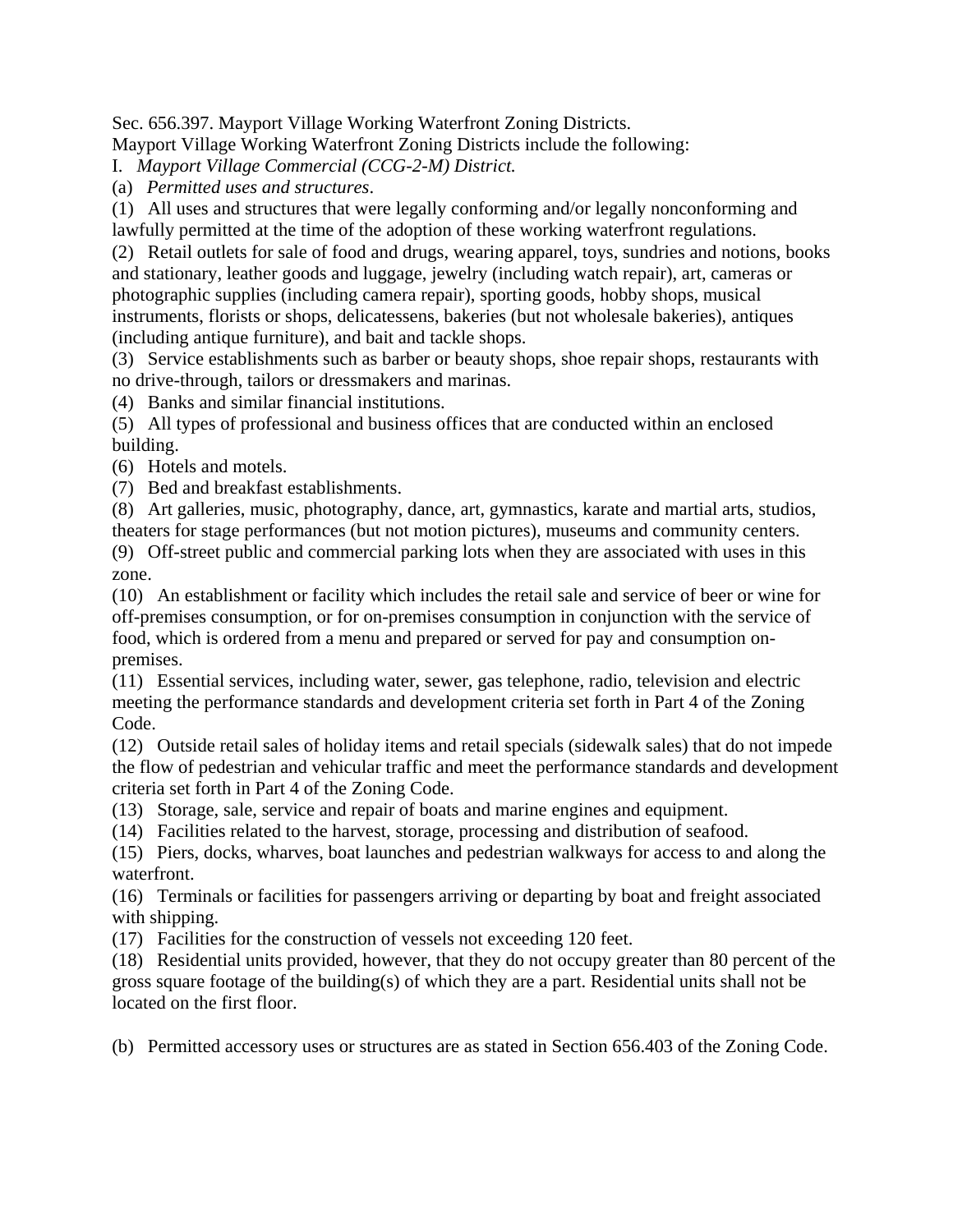#### (c) *Permissible uses by exception.*

(1) An establishment or facility which includes the retail sale and service of all alcoholic beverages including liquor, beer or wine for on-premises consumption and meeting the performance standards and development criteria set forth in Part 4 of the Zoning Code.

(2) Service stations and service garages for minor repairs.

(3) Drive-through facilities in conjunction with a permitted or permissible use or structure.

(d) *Minimum lot requirements (width and area)* : None, except impervious service may not exceed 80 percent, and as otherwise required for certain uses.

- (e) Minimum yard requirements:
- (1) Front or street side of property: ten feet.
- (2) Side: seven and one-half feet.
- (3) Rear: None.
- (4) Waterfront side: ten feet.
- (f) *Maximum height of structures:* 50 feet.

### II. *Mayport Village Light Commercial (CCG-1-M) District.*

(a) *Permitted use and structures*.

(1) All uses and structures that were legally conforming and/or legally nonconforming and lawfully permitted at the time of the adoption of these working waterfront regulations.

(2) Retail outlets for sale of food and drugs, wearing apparel, toys, sundries and notions, books and stationary, leather goods and luggage, jewelry (including watch repair), art, cameras or photographic supplies (including camera repair), sporting goods, hobby shops, musical instruments, florists or shops, delicatessens, bakeries (but not wholesale bakeries) and antiques (including antique furniture).

(3) Service establishments such as barber or beauty shops, shoe repair shops, restaurants with no drive-through, tailors or dressmakers and marinas.

(4) Banks and similar financial institutions.

(5) All types of professional and business offices that are conducted within an enclosed building.

(6) Bed and breakfasts establishments.

(7) Art galleries, music, photography, dance, art, gymnastics, karate and martial arts, studios, theaters for stage performances (but not motion pictures), museums and community centers.

(8) Off street public and commercial parking lots subject to the requirements of Part 4 and Part 6 of the Zoning Code.

(9) An establishment or facility which includes the retail sale and service of beer or wine for off-premises consumption, or for on-premises consumption in conjunction with the service of food, which is ordered from a menu and prepared or served for pay and consumption onpremises.

(10) Essential services, including water, sewer, gas telephone, radio, television and electric meeting the performance standards and development criteria set forth in Part 4 of the Zoning Code.

(11) Outside retail sales of holiday items and retail specials (sidewalk sales) that do not impede the flow of pedestrian and vehicular traffic and meet the performance standards and development criteria set forth in Part 4 of the Zoning Code.

(12) Bus and other transportation terminals and facilities.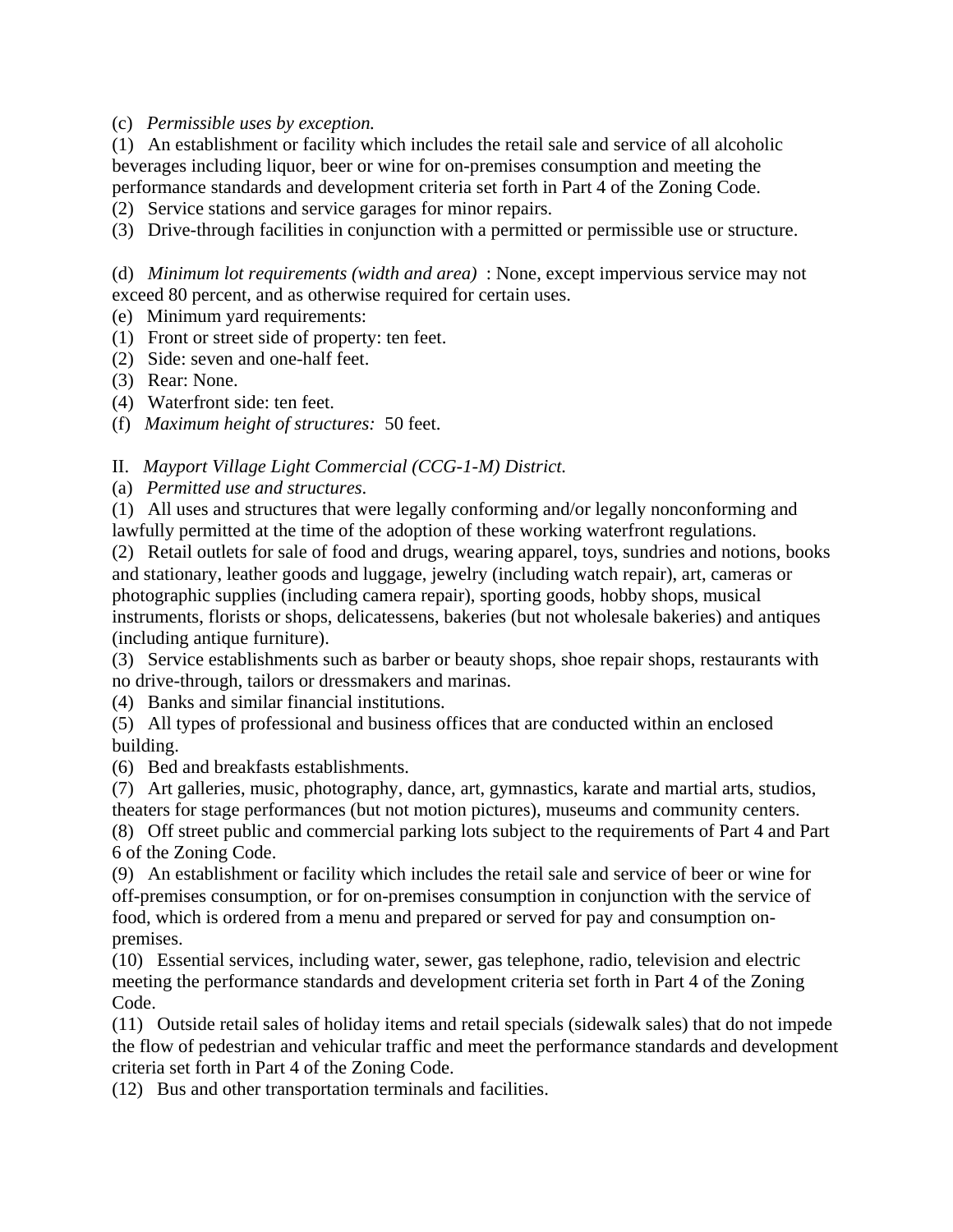(13) Storage of boats meeting the performance standards and development criteria set forth in Part 4 of the Zoning Code.

(14) Residential units provided, however, that they do not occupy greater than 65 percent of the gross square footage of the building(s) of which they are a part. Residential units shall not be located on the first floor.

(b) Permitted accessory uses or structure are as stated in Section 656.403 of the Zoning Code.

(c) *Permissible uses by exception* :

(1) An establishment or facility which includes the retail sale and service of all alcoholic beverages including liquor, beer or wine for on-premises consumption and meeting the performance standards and development criteria set forth in Part 4 of the Zoning Code.

(2) Service stations and service garages for minor repairs.

(d) *Minimum lot requirements (width and area):* None, except as otherwise required for certain uses.

(e) *Maximum lot coverage:* Maximum 70 percent impervious; minimum 30 percent pervious.

(f) *Minimum yard requirements:*

(1) Front or street side of property (including corner lots): ten feet minimum, ten feet maximum.

(2) Side: seven and one-half feet.

(3) Rear: None.

(g) *Maximum height of structures* : 42 feet.

III. *Mayport Public Buildings and Facilities (PBF-M) District.*

(a) *Permitted uses and structures.*

(1) All uses and structures that were legally conforming and/or legally nonconforming and

lawfully permitted at the time of the adoption of these working waterfront regulations.

(2) All lawful government uses.

IV. *Mayport Public Parks and Open Space (ROS-M) District.*

(a) *Permitted uses and structures:*

(1) Playgrounds, play fields, or other outdoor recreational and accessory facilities.

(2) Temporary uses such as carnivals, festivals, concerts, arts and craft shows and associated parking.

- (b) *Minimum yard requirements:*
- (1) Front or street side of property: ten feet.
- (2) Side: ten feet.
- (3) Rear or waterfront side: ten feet.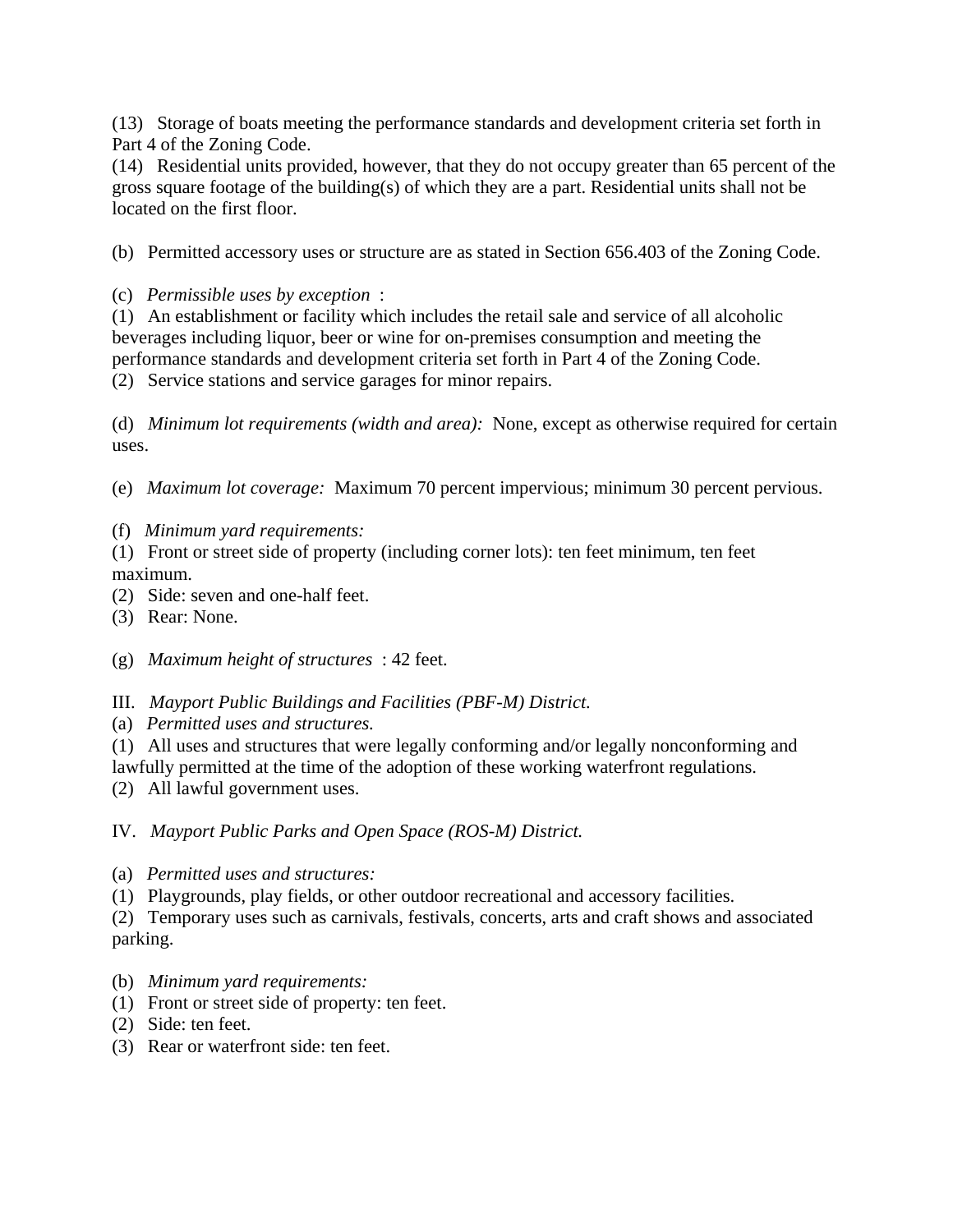V. *Mayport Village Residential (RLD-M) District.*

(a) *Permitted uses and structures.*

(1) All uses and structures that were legally conforming and/or legally nonconforming and lawfully permitted at the time of the adoption of these working waterfront regulations.

- (2) Single-family dwellings.
- (3) Essential services, including water, sewer, gas, telephone, radio, television and electric.
- (4) Churches, including a rectory or similar use.

(5) Neighborhood parks, pocket parks, playgrounds or recreational facilities.

(6) Home occupations meeting the performance standards and development criteria set forth in the Zoning Code.

(7) Fishing occupations where the resident holds a valid commercial fishing license issued by the State of Florida. Fishing occupation use entitles the resident to park commercial fishing vessels anywhere on the residing property and any adjacent vacant lot owned by the resident. Fishing occupation use also entitles the resident to store commercial fishing equipment, such as crab traps, rollers, nets, coolers, or similar equipment usually associated with commercial fishing, in yards.

(b) Permitted accessory uses and structures are as stated in Section 656.403 of the Zoning Code.

- (c) Permissible uses by exception.
- (1) Bed and breakfast establishments.

(2) Schools meeting the performance standards and development criteria set forth in Part 4 of the Zoning Code.

- (d) *Minimum lot requirements (width and area):*
- (1) Width: 50 feet.
- (2) Area: 5,000 feet.
- (e) *Maximum lot coverage* : Maximum 45 percent impervious.
- (f) *Minimum yard requirements:*
- (1) Front: 15 feet.
- (2) Side: five feet, providing that the combined side yards shall not be less than 15 feet.
- (3) Rear: ten feet.
- (g) *Maximum height of structures* : 35 feet.

VI. *Zoning limitations on signs* . Signs shall comply with the requirements of Chapters 320 and 326 of the Ordinance Code, and with the applicable provisions of Chapter 479, Florida Statutes. All signs that are legally conforming and/or legally nonconforming and lawfully permitted at the time of the adoption of these sign regulations are permitted, and may be replaced at their current location providing that there is no increase in sign area or height. In addition, the following restrictions shall apply:

(a) *Mayport Village Residential (RLD-M) District.*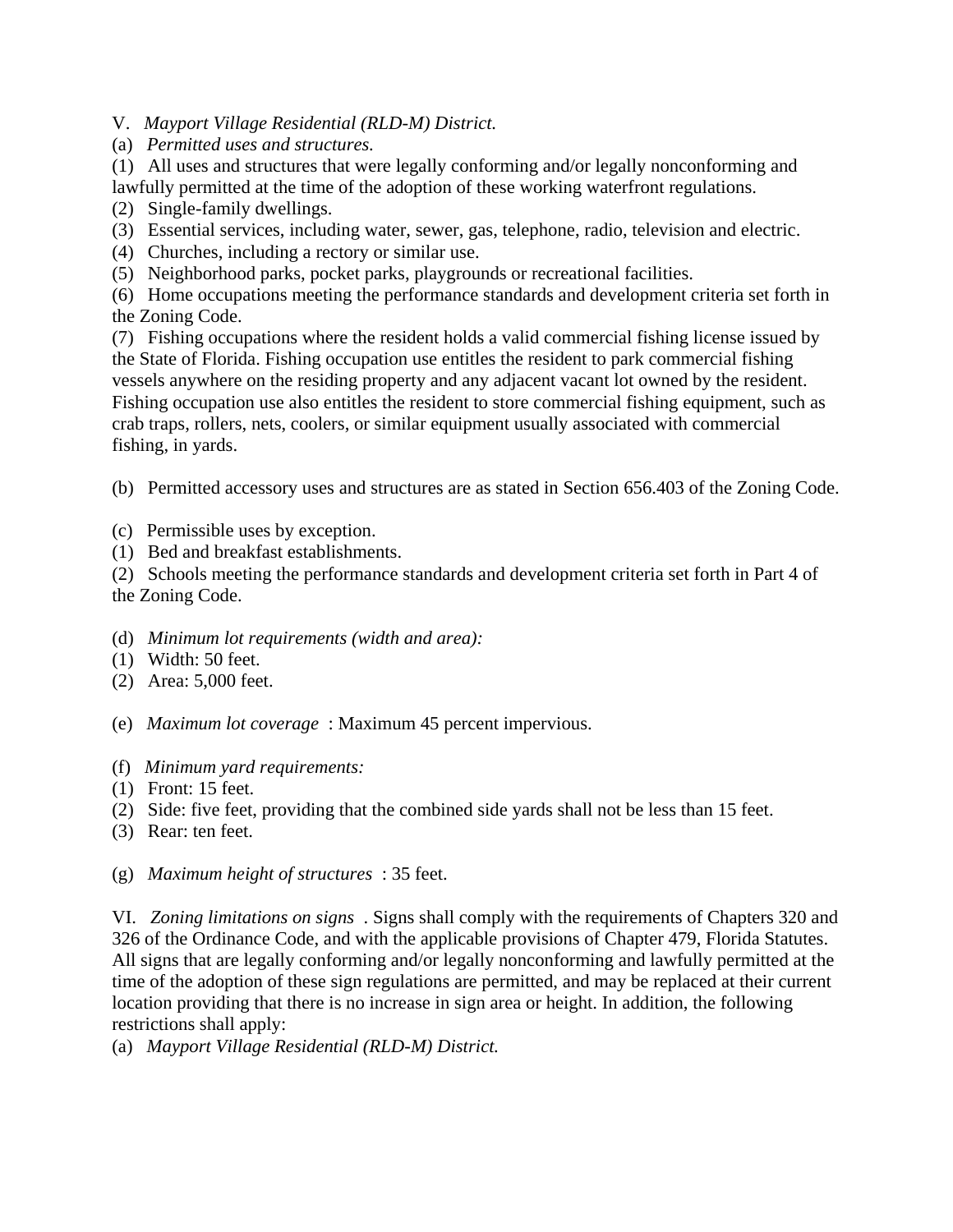(1) One nonilluminated or externally illuminated sign not exceeding a maximum of one square foot in area and mounted flat against the wall of the building or structure is permitted, unless otherwise specifically prohibited in the Zoning Code; and

(2) One nonilluminated sign not exceeding a maximum of 24 square feet in area may be permitted if specifically authorized by a zoning exception.

(b) *Mayport Village Commercial (CCG-2-M), Mayport Village Light Commercial (CCG-1-M), and Mayport Public Buildings and Facilities (PBF-M) Districts.*

(1) One nonilluminated or externally illuminated monument style sign, not exceeding 36 square feet in area; and

(2) One nonilluminated, externally illuminated or internally illuminated wall sign, per tenant, not exceeding ten percent of the occupancy frontage, or eight square feet in area, whichever is less; or

(3) In lieu of (2), one nonilluminated, externally illuminated or internally illuminated wall sign not exceeding five percent, or 36 square feet in area, per side of a building that fronts a collector or arterial roadway; or

(4) In lieu of (2) and (3), one nonilluminated or externally illuminated awning or under canopy sign, per tenant, not exceeding ten percent of the occupancy frontage, or eight square feet in area, whichever is less; or

(5) In lieu of (2), (3) and (4), one nonilluminated or externally illuminated awning or under canopy sign, per street frontage, per side of a building that fronts a collector or arterial roadway, not exceeding five percent of the occupancy frontage, or 36 square feet in area, whichever is less.

(c) *Mayport Public Parks and Open Space (ROS-M) District.*

(1) One nonilluminated or externally illuminated monument style sign, not exceeding 24 square feet in area.

# (d) *Height.*

(1) Other than wall signs, under canopy signs, and awning signs, all signs in all districts shall be limited to a maximum of ten feet in height above the level of the adjacent ground. (Ord. 2001-910-E, § 1; Ord. 2006-452-E, § 1)

Sec. 656.398 Compliance with Architectural Design Guides for Mayport Village required; architectural review and approval process; appeals; Mayport Village Working Waterfront Zoning District acknowledgement.

(a) *Adoption of Architectural Design Guides for Mayport Village.* All new development and redevelopment, including rehabilitation of existing buildings constructed prior to 1950, located within the Mayport Village Commercial (CCG-2-M), Mayport Village Light Commercial (CCG-1-M), and Mayport Public Buildings and Facilities (PBF-M) Districts shall be designed to reflect the vernacular of the era of the buildings constructed in Mayport Village during the 1920's, 1930's and 1940's and shall comply with the Architectural Design Guides for Mayport Village contained in the Historic Site Survey of Mayport Village, dated June 30, 2001, prepared by Godard Design Associates, Inc., based on the Secretary of the Interior's standards for rehabilitation, and on file with the Planning and Development Department.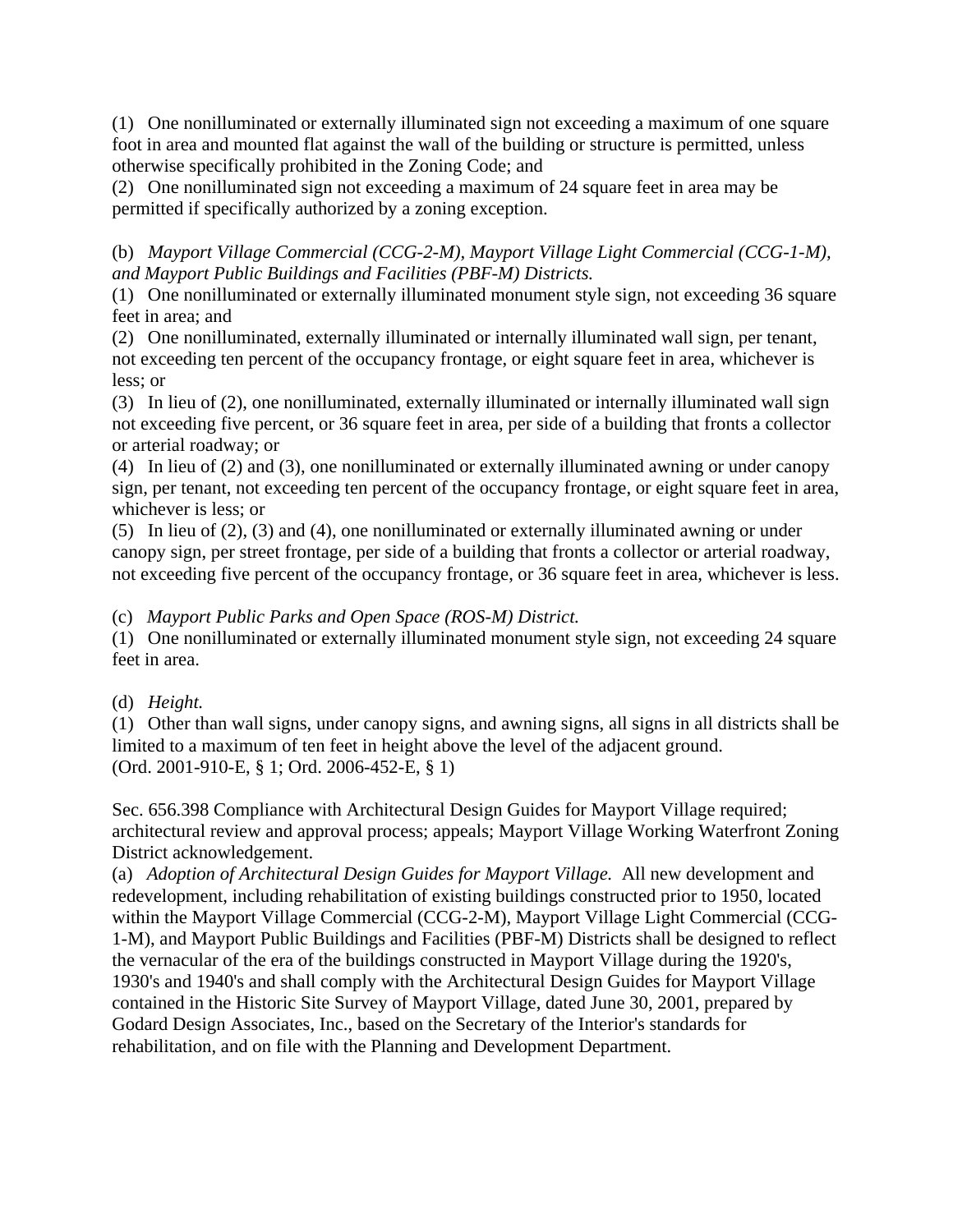#### (b) *Architectural review and approval process for commercial development and*

*redevelopment.* Architectural review and approval by the Planning and Development Department is required for all new commercial development and redevelopment in the Mayport Village Commercial (CCG-2-M), Mayport Village Light Commercial (CCG-1-M), and Mayport Public Buildings and Facilities (PBF-M) Districts to ensure compliance. Prior to the issuance of a building permit, applicants shall submit plans to the Mayport Waterfront Partnership, or its designated Architectural Review Committee, for review and a recommendation as to compliance with the Architectural Design Guides for Mayport Village. The plans and recommendation shall be transmitted by the Mayport Waterfront Partnership to the appropriate Chief in the Planning and Development Department within 30 days of submittal. The Chief shall review the plans and recommendation and issue a final determination of compliance within 14 days from the date of transmittal by the Mayport Waterfront Partnership. The determination by the Chief shall be deemed a Written Interpretation of the Director and may be appealed to the Planning Commission pursuant to Section 656.135 of the Zoning Code.

#### (c) *Mayport Village Working Waterfront Zoning District Acknowledgement.*

(1) No person shall sell, or otherwise transfer, lease or offer to lease or offer to sell, or otherwise transfer a structure or land within the Mayport Village Working Waterfront Zoning Districts (Zoning Districts), unless the prospective transferee or lessee has been given a Mayport Village Working Waterfront Zoning District Acknowledgement in writing, at the time of contract of sale, transfer, or lease, which Acknowledgement shall be included in the contract of sale, transfer, or lease agreement for leases greater than three months, as a part of the legal instrument that conveys the real property interest in the lands lying within the Zoning Districts. Whenever a owner or a lessor has entered into a contract with an agent for the purpose of selling or leasing a structure or land within the Zoning Districts, the regulations promulgated under this section shall require the agent, on behalf of the owner or lessor, to ensure compliance with the requirements of this section. Any person, who knowingly violates the provisions of this section, including the agent of such person, shall be subject to enforcement by the City and shall be jointly and severally liable to the purchaser or lessee in an amount to be determined by a court of competent jurisdiction. Nothing in this section shall affect the validity or enforceability of any sale, transfer, or lease or contract for the sale, transfer, or lease of any interest in real property, nor shall anything in this section create a defect in the sale, transfer, or lease agreement. (2) No building permit shall be issued within the Mayport Village Working Waterfront Zoning

Districts, unless the applicant provides a copy of a Mayport Village Working Waterfront Zoning District Acknowledgement signed by the owner and two witnesses, to the Planning and Development Department.

(3) The Mayport Village Working Waterfront Zoning District Acknowledgement shall be in a form acceptable to the Office of General Counsel and the Planning and Development Department and may be amended from time to time. At a minimum, the Acknowledgment shall contain:

(i) A statement that the property is within the Mayport Village Working Waterfront Zoning Districts and that the premises may be exposed to proximity to storage associated with the fishing occupation and its associated noises and odors.

(ii) A certification by the owner of the property that the owner is aware that the property is located in a Mayport Village Working Waterfront Zoning District and has been advised to